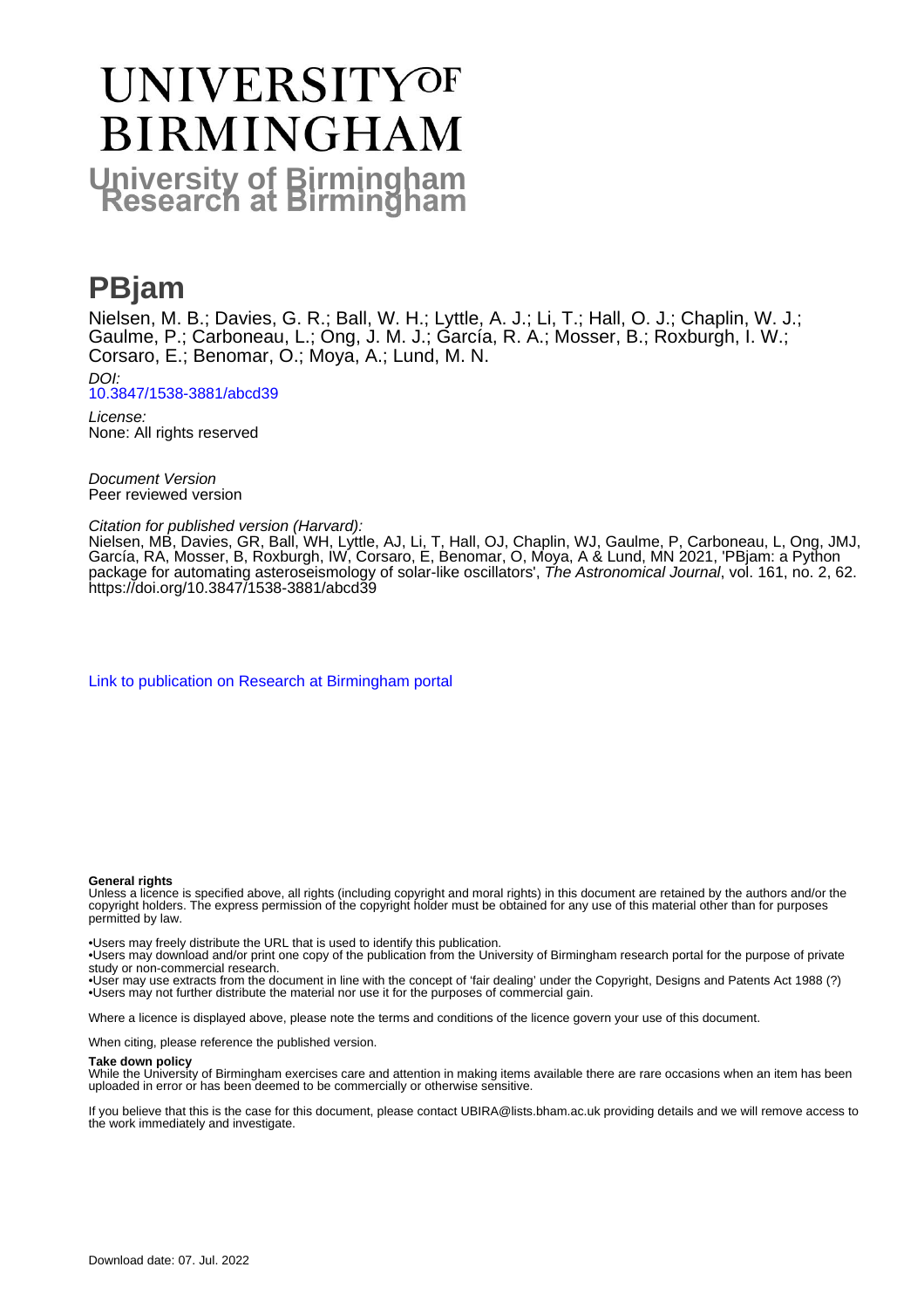#### PBjam:

A Python package for automating asteroseismology of solar-like oscillators[∗](#page-1-0)

[M. B. N](http://orcid.org/0000-0001-9169-2599)ielsen  $\mathbf{D}, ^{1,2,3}$  [G. R. D](http://orcid.org/0000-0002-4290-7351)avies  $\mathbf{D}, ^{1}$  [W. H. B](http://orcid.org/0000-0002-4773-1017)all  $\mathbf{D}, ^{1,2}$  [A. J. L](http://orcid.org/0000-0001-8355-8082)yttle  $\mathbf{D}, ^{1,2}$  [T. L](http://orcid.org/0000-0001-6396-2563)i (李坦达)  $\mathbf{D}, ^{1,2}$  [O. J. H](http://orcid.org/0000-0002-0468-4775)all  $\mathbf{D}, ^{1,2}$  [W. J. C](http://orcid.org/0000-0002-5714-8618)haplin  $\mathbf{D}, ^{1,2}$ P. G[aulme](http://orcid.org/0000-0001-8330-5464)  $\mathbb{D}, ^{4}$  L. C[arboneau](http://orcid.org/0000-0003-1001-5137)  $\mathbb{D}, ^{1,2}$  [J. M. J. O](http://orcid.org/0000-0001-7664-648X)ng (王加冕)  $\mathbb{D}, ^{5}$  [R. A. G](http://orcid.org/0000-0002-8854-3776)arcía  $\mathbb{D}, ^{6,7}$  B. M[osser](http://orcid.org/0000-0002-7547-1208)  $\mathbb{D}, ^{8}$  I. W. R[oxburgh](http://orcid.org/0000-0002-7403-2764)  $\mathbb{D}, ^{9,1}$  E. C[orsaro](http://orcid.org/0000-0001-8835-2075)  $\mathbb{D}, ^{10}$ O. BENOMAR  $\mathbb{D}$ ,<sup>11, 3</sup> [A. M](http://orcid.org/0000-0003-1665-5389)oya  $\mathbb{D}$ ,<sup>12, 1</sup> and [M. N. L](http://orcid.org/0000-0001-9214-5642)und  $\mathbb{D}^2$ 

<sup>1</sup>*School of Physics and Astronomy, University of Birmingham, Birmingham B15 2TT, UK*

<sup>2</sup>*Stellar Astrophysics Centre (SAC), Department of Physics and Astronomy, Aarhus University, Ny Munkegade 120, DK-8000 Aarhus C, Denmark*

<sup>3</sup>*Center for Space Science, NYUAD Institute, New York University Abu Dhabi, PO Box 129188, Abu Dhabi, United Arab Emirates*

<sup>4</sup> Max-Planck-Institut für Sonnensystemforschung, Justus-von-Liebig-Weg 3, 37077, Göttingen

<sup>5</sup>*Department of Astronomy, Yale University, 52 Hillhouse Ave., New Haven, CT 06511, USA*

<sup>6</sup> IRFU, CEA, Université Paris-Saclay, F-91191 Gif-sur-Yvette, France

<sup>7</sup>AIM, CEA, CNRS, Université Paris-Saclay, Université Paris Diderot, Sorbonne Paris Cité, F-91191 Gif-sur-Yvette, France

<sup>8</sup>LESIA, Observatoire de Paris, Université PSL, CNRS, Sorbonne Université, Université de Paris, 92195 Meudon, France

<sup>9</sup>*Astronomy Unit, School of Physics and Astronomy, Queen Mary University of London, London E1 4NS, UK*

<sup>10</sup>*INAF – Osservatorio Astrofisico di Catania, via S. Sofia 78, 95123 Catania, Italy*

<sup>11</sup>*Solar Science Observatory, NAOJ and Department of Astronomical Science, Sokendai (GUAS), Mitaka, Tokyo, Japan*

<sup>12</sup>*Electrical Engineering, Electronics, Automation and Applied Physics Department, E.T.S.I.D.I, Polytechnic University of Madrid (UPM), Madrid 28012, Spain*

(Received July 9, 2020; Accepted November 22, 2020)

Submitted to AJ

# ABSTRACT

Asteroseismology is an exceptional tool for studying stars by using the properties of observed modes of oscillation. So far the process of performing an asteroseismic analysis of a star has remained somewhat esoteric and inaccessible to non-experts. In this software paper we describe PBjam, an open-source Python package for analyzing the frequency spectra of solar-like oscillators in a simple but principled and automated way. The aim of PBjam is to provide a set of easy-to-use tools to extract information about the radial and quadropole oscillations in stars that oscillate like the Sun, which may then be used to infer bulk properties such as stellar mass, radius and age or even structure. Asteroseismology and its data analysis methods are becoming increasingly important as space-based photometric observatories are producing a wealth of new data, allowing asteroseismology to be applied in a wide range of contexts such as exoplanet, stellar structure and evolution, and Galactic population studies.

*Keywords:* software — data analysis — asteroseismology — solar-like oscillators

# 1. INTRODUCTION

In the past few decades asteroseismology<sup>[1](#page-1-1)</sup> has become an important tool for characterizing stars. The frequencies of modes in which many different stars oscillate are sensitive probes of their physical properties [\(Aerts et al.](#page-10-0) [2010;](#page-10-0) [Chap](#page-11-0)[lin & Miglio](#page-11-0) [2013\)](#page-11-0). These mode frequencies are used as

Corresponding author: M. B. Nielsen [m.b.nielsen.1@bham.ac.uk](mailto: m.b.nielsen.1@bham.ac.uk)

<span id="page-1-0"></span><sup>∗</sup> Release 1.0.0. https://doi.org/10.5281/[zenodo.4300079](https://doi.org/10.5281/zenodo.4300079)

<span id="page-1-1"></span> $<sup>1</sup>$  Helioseismology in the case of the Sun.</sup>

observational constraints in stellar modeling (see, e.g., [Ap](#page-10-1)[pourchaux et al.](#page-10-1) [2012;](#page-10-1) [Davies et al.](#page-11-1) [2016;](#page-11-1) [Lund et al.](#page-11-2) [2017,](#page-11-2) for recent examples from *Kepler*), where they routinely allow for estimates of the physical properties of stars down to the percent level (see, e.g., [Metcalfe et al.](#page-11-3) [2012;](#page-11-3) [Lebreton &](#page-11-4) [Goupil](#page-11-4) [2014;](#page-11-4) [Silva Aguirre et al.](#page-12-0) [2017\)](#page-12-0). The types of oscillations that a star can exhibit vary widely depending on its physical properties [\(Handler](#page-11-5) [2013\)](#page-11-5), but in the following we will focus on stars that oscillate like the Sun, namely those with convective layers at the surface.

Asteroseismology uses time series from two main sources: either radial velocity or photometric intensity. These ob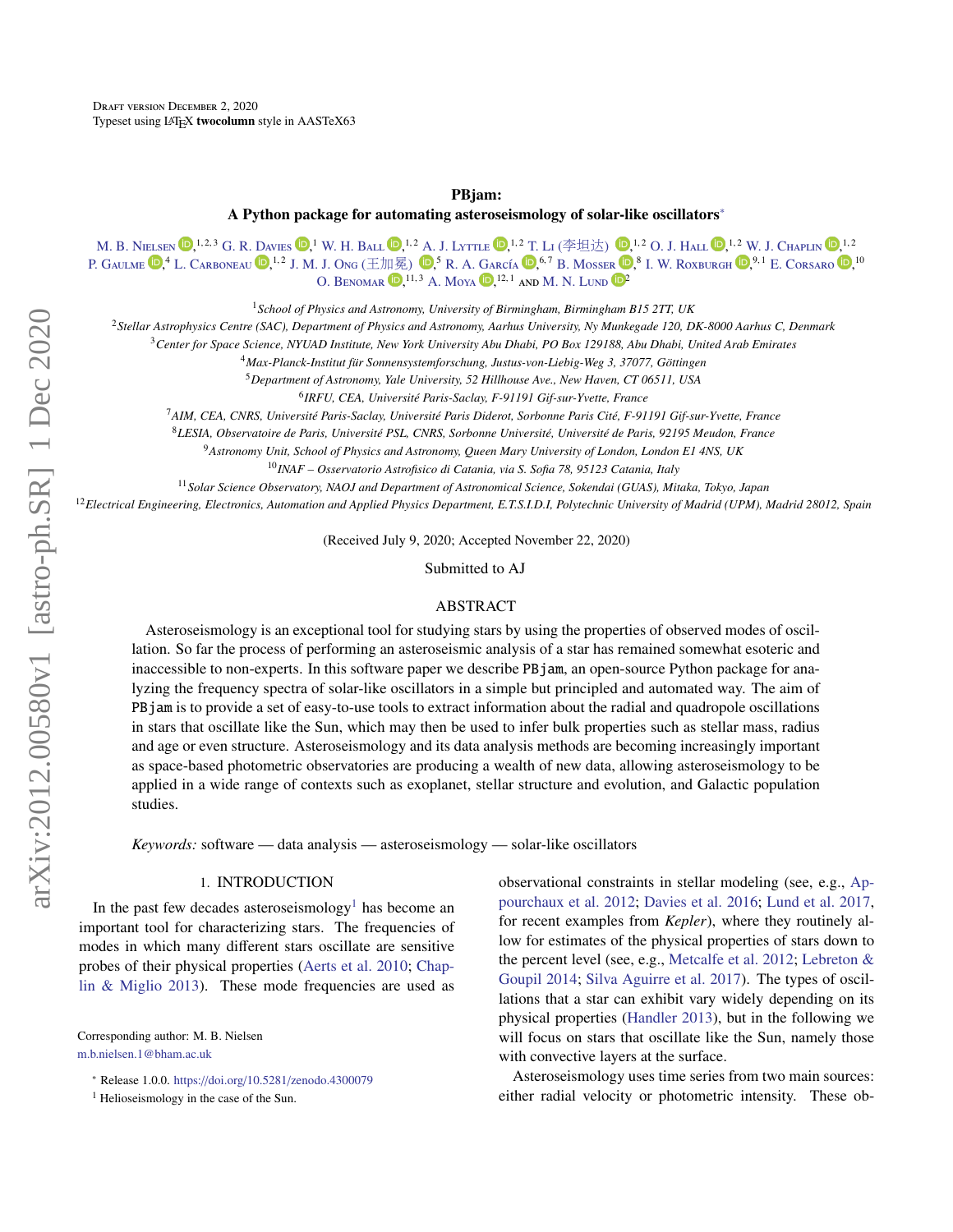servations stem from what is now a multitude of different ground- and space-based observatories and projects, including the ground based GONG [\(Harvey et al.](#page-11-6) [1996\)](#page-11-6), BiSON [\(Hale et al.](#page-11-7) [2016\)](#page-11-7) and SONG [\(Grundahl et al.](#page-11-8) [2017\)](#page-11-8) projects, and the SOHO [\(Domingo et al.](#page-11-9) [1995\)](#page-11-9), CoRoT [\(Baglin et al.](#page-10-2) [2009\)](#page-10-2), *Kepler* [\(Borucki et al.](#page-11-10) [2010\)](#page-11-10) and TESS [\(Ricker et al.](#page-12-1) [2014\)](#page-12-1) spacecraft. Analysis of the observations from this multitude of telescopes is in principle possible in the time domain [\(Foreman-Mackey et al.](#page-11-11) [2017\)](#page-11-11), but this remains computationally expensive. Asteroseismology of stars that oscillate like the Sun is therefore typically performed in frequency space, where the oscillations modes are often readily visible.

In cool main-sequence (MS) stars like the Sun, as well as in sub-giant (SG) and red giant (RG) stars, the oscillations that are most clearly visible are acoustic p-modes (García & Bal[lot](#page-11-12) [2019\)](#page-11-12). These are stochastically excited, damped harmonic oscillations, which take the form of a set of semi-regularly spaced near-Lorentzian peaks in the power spectrum [\(Tas](#page-12-2)[soul](#page-12-2) [1980;](#page-12-2) [Anderson et al.](#page-10-3) [1990\)](#page-10-3). The central frequencies of these peaks correspond to the resonance frequencies of the star, which can be compared to the frequencies of stellar structure models and so allow constraints to be placed on the properties of the star (e.g. [Brown et al.](#page-11-13) [1994;](#page-11-13) [Silva Aguirre](#page-12-3) [et al.](#page-12-3) [2015;](#page-12-3) [Angelou et al.](#page-10-4) [2017\)](#page-10-4).

The measurement of the oscillation mode frequencies, also known as "peakbagging", is the overall aim of PBjam<sup>[2](#page-2-0)</sup>. This is typically done by fitting a parametric model to the power spectrum of the photometric time series, for example, for each individual star [\(Appourchaux](#page-10-5) [2003;](#page-10-5) [Davies et al.](#page-11-14) [2014;](#page-11-14) [Corsaro & De Ridder](#page-11-15) [2014\)](#page-11-15). This process involves two main parts: the mode identification and the model fitting, where the mode identification step informs the choice of the parametric model of the spectrum that is then fit to to the observed oscillation spectrum.

Identifying the oscillation frequencies is often done manually and requires some knowledge of how the modes may appear at a given evolutionary stage of the star. The modes in most oscillating stars are described using spherical harmonic functions of angular degree *l* and azimuthal order *m*, each of which have a number of overtones of radial order, *n*. The mode identification requires assigning unique labels  $(n, l, m)$  to the modes that are visible in the spectrum. This is particularly difficult in SG and RG stars where the modes start coupling to the internal gravity modes (g-modes, see, e.g., [Mosser et al.](#page-11-16) [2012\)](#page-11-16), and thereby start rapidly varying in frequency as the star evolves. For F-type stars the mode widths increase substantially compared to cooler stars [\(Ap](#page-10-6)[pourchaux et al.](#page-10-6) [2014\)](#page-10-6), blending the  $l = 2,0$  modes in the spectrum and making them appear almost identical to the  $l = 1$  modes, thus any distinction is difficult [\(Appourchaux](#page-10-7) [et al.](#page-10-7) [2008;](#page-10-7) [Benomar et al.](#page-11-17) [2009;](#page-11-17) [White et al.](#page-12-4) [2012\)](#page-12-4). Both these cases as well as simpler ones, like Sun-like stars, also become further complicated when the signal-to-noise ratio (SNR) of the observations is low.

Following the mode identification, the next step is fitting the chosen model to the spectrum of the oscillation frequencies. Finding the model that has the highest probability of explaining the observed spectrum can often be computationally expensive. This is especially true for observations made by the *Kepler* spacecraft, which observed more than 20, <sup>000</sup> oscillating stars for several years with a cadence of  $\approx 30$  minutes (see, e.g., [Yu et al.](#page-12-5) [2018\)](#page-12-5), and several hundred with a shorter cadence of  $\approx$  1 minute [\(Lund et al.](#page-11-2) [2017;](#page-11-2) [Serenelli](#page-12-6) [et al.](#page-12-6) [2017\)](#page-12-6). The spectra of many of these stars still need to be analyzed in detail. Furthermore, at the time of writing TESS is continuously producing new time series of stars across almost the entire sky, and with the future launch of the PLATO [\(Rauer et al.](#page-12-7) [2014\)](#page-12-7) mission, a fast and automated method of peakbagging is becoming increasingly important.

With PB jam we focus on solving these two issues for solarlike oscillators in an automated fashion. These stars are the most numerous type of oscillator, and include MS stars with masses  $\leq 1.6 M_{\odot}$  and the vast majority of SG and RG stars. The former are of particular interest in, e.g., exoplanet studies [\(Lundkvist et al.](#page-11-18) [2016;](#page-11-18) [Huber et al.](#page-11-19) [2019\)](#page-11-19), and the latter for probing Galactic populations due to their visibility at great distances [\(Miglio et al.](#page-11-20) [2013;](#page-11-20) [Mathur et al.](#page-11-21) [2016\)](#page-11-21). In addition, with the automation in PBjam we also aim to make asteroseismology accessible to non-specialists, thereby enabling its use in a wider range of contexts. The following refers to PB jam  $v1.0.0<sup>3</sup>$  $v1.0.0<sup>3</sup>$  $v1.0.0<sup>3</sup>$ .

# 2. PEAKBAGGING WITH PBjam

The purpose of peakbagging is the measurement of the oscillation mode frequencies of a star. An example spectrum is shown in Fig. [1,](#page-3-0) where the modes of the RG star KIC4448777[4](#page-2-2) are shown in terms of their SNR, which is the height of the mode peaks relative to the surrounding noise floor. The modes are centered around a characteristic frequency,  $v_{\text{max}}$ , and their SNR drops off rapidly toward higher and lower frequencies. This is usually called the p-mode envelope.

The modes that are sufficiently excited to become visible vary depending on the physical properties of the star, as do the frequencies of the modes themselves. The number of visible radial orders depends on the SNR of the observations but typically range from just a few in the low SNR cases, to  $\approx 10 - 15$  in the best cases [\(Lund et al.](#page-11-2) [2017;](#page-11-2) [Chaplin et al.](#page-11-22)

<span id="page-2-0"></span> $2$  Documentation and usage instructions are available at https://[pbjam.](https://pbjam.readthedocs.io) [readthedocs.io](https://pbjam.readthedocs.io)

<span id="page-2-1"></span><sup>3</sup> For the latest version see https://[github.com](https://github.com/grd349/PBjam)/grd349/PBjam

<span id="page-2-2"></span><sup>4</sup> Additional examples can be found in the PBjam GitHub repository.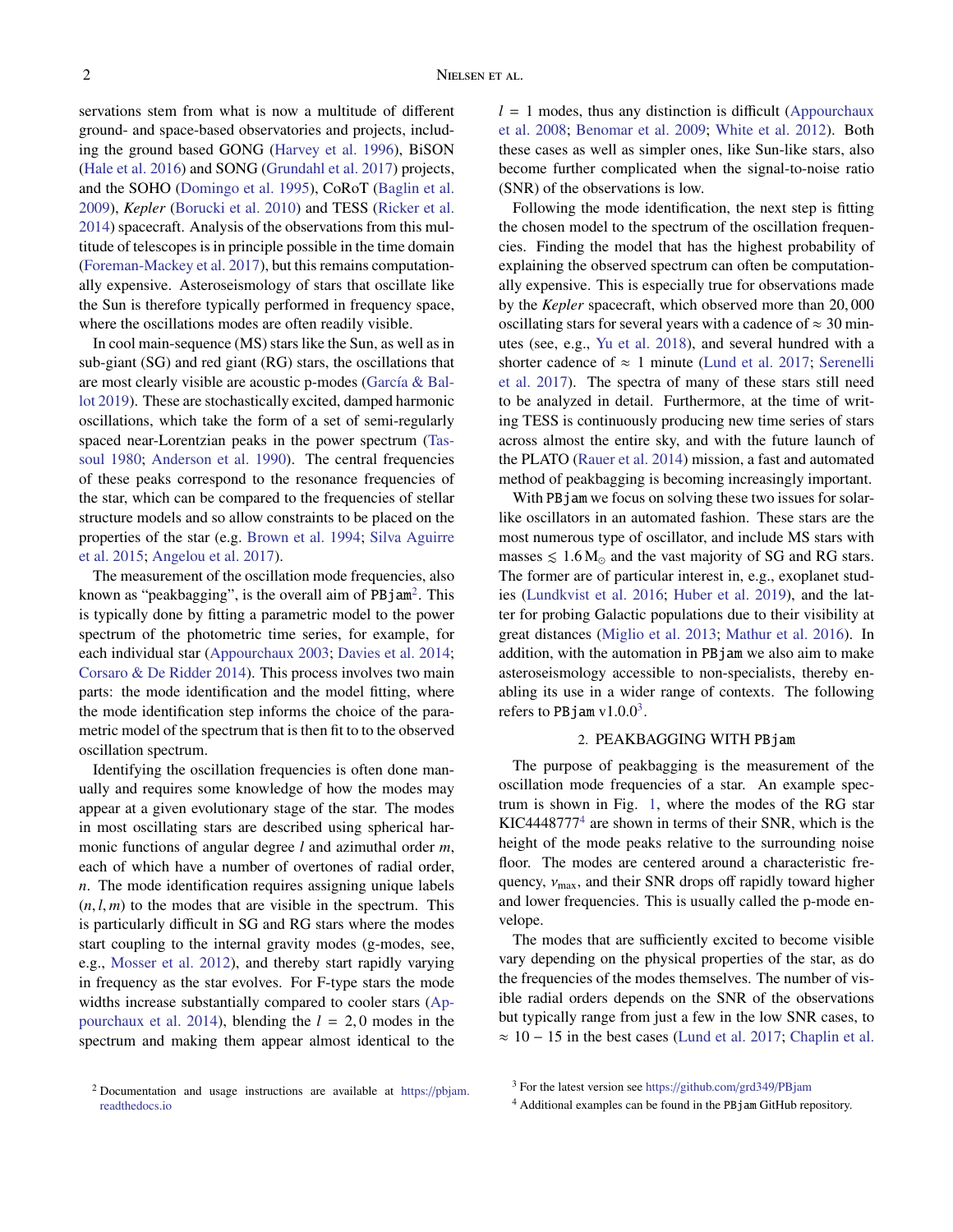PBJAM 3



<span id="page-3-0"></span>Figure 1. Left: SNR spectrum of the star KIC4448777 shown in light grey, and the smoothed spectrum in dark grey. The spectrum consists of a regular series of radial  $(l = 0)$  and quadropole modes  $(l = 2)$  modes shown by dashed lines. These are the modes that PB jam attempts to model. The overall power in the p-mode envelope can be approximated by a Gaussian centered on  $v_{\text{max}}$ . Right: The spectrum shown as an échelle diagram, where the frequency axis is shown modulo the large separation,  $\Delta v = 16.97 \,\mu$ Hz, showing the repeating mode pattern as distinct ridges. The points show the mode frequencies shown in the left frame, with the same color code.

[2020\)](#page-11-22). The visibility of the modes also decreases with increasing *l* (see, e.g., [Christensen-Dalsgaard & Gough](#page-11-23) [1982\)](#page-11-23), and so usually only  $l = 0, 1$  and 2 are observed and rarely  $l = 3$  [\(Appourchaux et al.](#page-10-1) [2012\)](#page-10-1). For each *l* there are  $2l + 1$ modes with azimuthal order −*l* ≤ *m* ≤ *l* which may become split in terms of frequency due to rotation of the star [\(Gizon](#page-11-24) [& Solanki](#page-11-24) [2003;](#page-11-24) [Ballot et al.](#page-10-8) [2007\)](#page-10-8). The spectrum model therefore typically has a large number of variables, and some kind of parameterization of the model is usually necessary.

Several methods of parameterization have been used previously to study stellar power spectra (see, e.g., [Ballot et al.](#page-10-9) [2011b;](#page-10-9) [Appourchaux et al.](#page-10-1) [2012;](#page-10-1) [Handberg & Campante](#page-11-25) [2011;](#page-11-25) [Lund et al.](#page-11-2) [2017;](#page-11-2) [Corsaro](#page-11-26) [2019\)](#page-11-26). With this version of PBjam the objective is to measure the mode frequencies of the  $l = 0$ ,  $m = 0$  and  $l = 2$ ,  $m = 0$  modes, which are highlighted in Fig. [1.](#page-3-0) These modes contain information about the stellar properties for a large range of spectral types and evolutionary stages. The parameterization that is used in PBjam is therefore greatly simplified compared to other studies, as effects such as rotation and mode asymmetry are ignored (see, e.g., [Davies et al.](#page-11-27) [2015;](#page-11-27) [Benomar et al.](#page-11-28) [2018a](#page-11-28)[,b\)](#page-11-29). Most significantly however, is that the  $l = 1$  modes are not included in the PBjam peakbagging. These modes require special treatment to be fit accurately in an automated fashion across all evolutionary stages of a solar-like oscillator. This is particularly relevant for SG and RG stars, where g-modes in the deep stellar interior start to couple with the  $l = 1$  p-modes, resulting in a complicated pattern of mixed mode frequencies, which makes even manual mode identification challenging and an automated approach more so (see, e.g, [Appourchaux](#page-10-10)

[2020\)](#page-10-10). We aim to include the  $l = 1$  treatment in future releases of PBjam, as they carry useful information about rotation and help to further constrain stellar ages [\(Metcalfe et al.](#page-11-30) [2010;](#page-11-30) [Deheuvels & Michel](#page-11-31) [2011\)](#page-11-31). However, the *l* = 0 cannot couple to any gravity modes, and strong coupling of the *l* = 2 *p*- and g-modes is only rarely observed (Mosser et al. 2020, in prep), and so these mode pairs consistently appear with a near-regular pattern, at a rough interval called the large frequency separation,  $\Delta v$ . This makes them far easier to identify in an automated fashion, and only using these mode frequencies is sufficient to determine the stellar mass and radius to a precision of a few percent, and to estimate the stellar age to within ∼ 10 − 20% [\(Davies & Miglio](#page-11-32) [2016;](#page-11-32) [McKeever et al.](#page-11-33) [2019;](#page-11-33) [Buldgen et al.](#page-11-34) [2019\)](#page-11-34). Figure [1](#page-3-0) shows the spectrum of the star KIC4448777 where the  $l = 0, 2$  pairs are highlighted. The repeating pattern appears clearly by showing the mode frequencies modulo the large separation, where the  $l = 0$  and  $l = 2$  modes align as ridges. Only some of the  $l = 1$  modes adhere to the same repeating pattern, while others are shifted due to the coupling with the internal gravity waves.

The choice of spectrum model and the mode identification determines the set of fit parameters,  $\theta$ , and so to find the bestfit model we map the posterior probability

<span id="page-3-1"></span>
$$
P(\theta|D) \propto P(D|\theta)P(\theta),\tag{1}
$$

where  $P(\theta)$  is the constraint on the fit parameters given any prior knowledge, and  $P(D|\theta)$  is the probability of observing the data *D* given the model. If we use a more informal syntax then  $P(\theta)$  is what we know already about what the mode frequencies should be,  $P(D|\theta)$  is what the power spectrum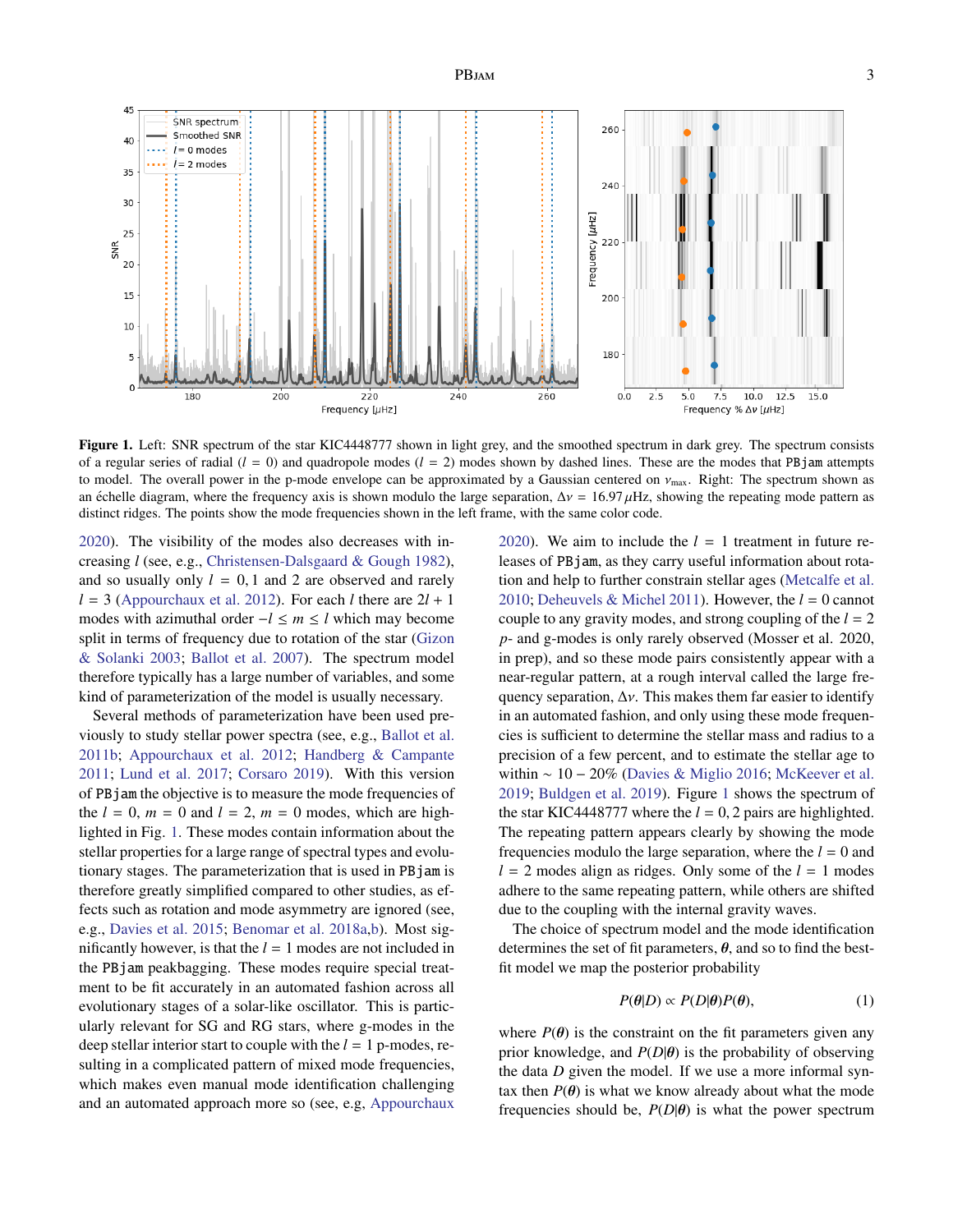

<span id="page-4-0"></span>Figure 2. Diagram of the PBjam peakbagging process. The input parameters are shown in Table [1.](#page-8-0) The output oscillation mode parameters include the mode frequencies, heights and widths along with their uncertainties.

or any other observations tell us about what the mode frequencies are. The posterior probability,  $P(\theta|D)$ , is what we ultimately care about: the combination of our existing knowledge and our new knowledge.

# 3. CORE PBjam CLASSES

The main functionality in PBjam is the mode identification and model fitting, and it is currently comprised of three connected classes: KDE and Asy peakbag which perform the mode identification and encode the prior knowledge of the modes, and Peakbag which performs the final model fit but with minimal influence from the prior. Provided with a set of basic inputs shown in Table [1,](#page-8-0) these classes are run in sequence to produce an estimate of the mode frequencies in the spectrum. The three steps can be executed automatically by PBjam, but each may still be executed individually if needed. The automated process in PBjam is illustrated in Fig. [2,](#page-4-0) with detailed descriptions in the following sections. The outputs of each step are summarized in Fig. [4.](#page-6-0)

# 3.1. *KDE - encoding prior knowledge*

This section discusses the details of KDE. The two main functions of KDE are to construct a function that approximates our prior knowledge, and to provide initial guesses for the fit parameters used in the following step in Asy peakbag (see Section [3.2\)](#page-6-1). The parameters,  $\theta$ , that KDE defines a prior for, are therefore dependent on which inputs Asy peakbag requires (see Table [1\)](#page-8-0). The methodology may, however, be applied to a variety of parameterisations of the spectrum model, and we will therefore keep the notation in this section more general.

### 3.1.1. *Using a kernel density estimate as a prior*

The first part of KDE is to construct a prior function that encodes our knowledge of how the mode frequencies behave at various stages of stellar evolution.

This is done by computing a multivariate kernel density estimate (KDE) of  $\theta$ , based on fits to previously observed targets from *Kepler*<sup>5</sup>. This sample is shown in Fig. [3](#page-5-0) for a subset of the parameters used in Asy peakbag. Provided the sample of previous observations covers the physically meaningful range in parameter space, the resulting KDE captures the covariance of the different parameters in the fit. This yields a continuous function which approximates the prior,  $P(\theta)$ .

Constructing a KDE is fundamentally a data smoothing problem. Here we use a multivariate KDE with a bandwidth for each of the fit parameters,  $\theta$ , of the asymptotic relation and a few others (see Section [3.2\)](#page-6-1). This gives full control over the degree of smoothing of the prior data. The KDE is constructed as

<span id="page-4-3"></span>
$$
P(\theta) \propto \frac{1}{K} \sum_{i=1}^{K} \mathbf{Q}_{\mathbf{H}}(\theta - \theta_i), \tag{2}
$$

where  $\theta_i$  is the parameters of one of *K* previously fit stars<br>used to construct the prior  $\Omega$  is the bandwidth matrix for used to construct the prior.  $Q_H$  is the bandwidth matrix for which we use a multivariate Gaussian covariance matrix with all off-axis elements set to zero (sometimes called a D-type kernel):

$$
\mathbf{Q}_{\mathbf{H}}(\boldsymbol{\theta}) = (2\pi)^{-\frac{d}{2}} |\mathbf{H}|^{-\frac{1}{2}} \exp{-\frac{1}{2}\boldsymbol{\theta}^{T} \mathbf{H}^{-1} \boldsymbol{\theta}},
$$
 (3)

where *d* is the number of dimensions of the multivariate KDE. Here, **H** is a  $d \times d$  diagonal matrix

$$
\mathbf{H} = \text{diag}(q_1^2, \dots, q_d^2),\tag{4}
$$

where  $q_i$  is a scalar and typically referred to as the bandwidth of one of the model parameters.

Computing the KDE is done using the statsmodels<sup>[6](#page-4-2)</sup> Python package [\(Seabold & Perktold](#page-12-8) [2010\)](#page-12-8). This package also determines the optimal bandwidth for each fit parameter using a cross validated maximum likelihood approach. The cross validation is performed on a subset of the ∼ 100 nearest neighbours of the target star in terms of  $v_{\text{max}}$ . This subset is

<span id="page-4-1"></span><sup>5</sup> Future versions of PBjam will include CoRoT and TESS observations

<span id="page-4-2"></span><sup>6</sup> https://[www.statsmodels.org](https://www.statsmodels.org/stable/index.html)/stable/index.html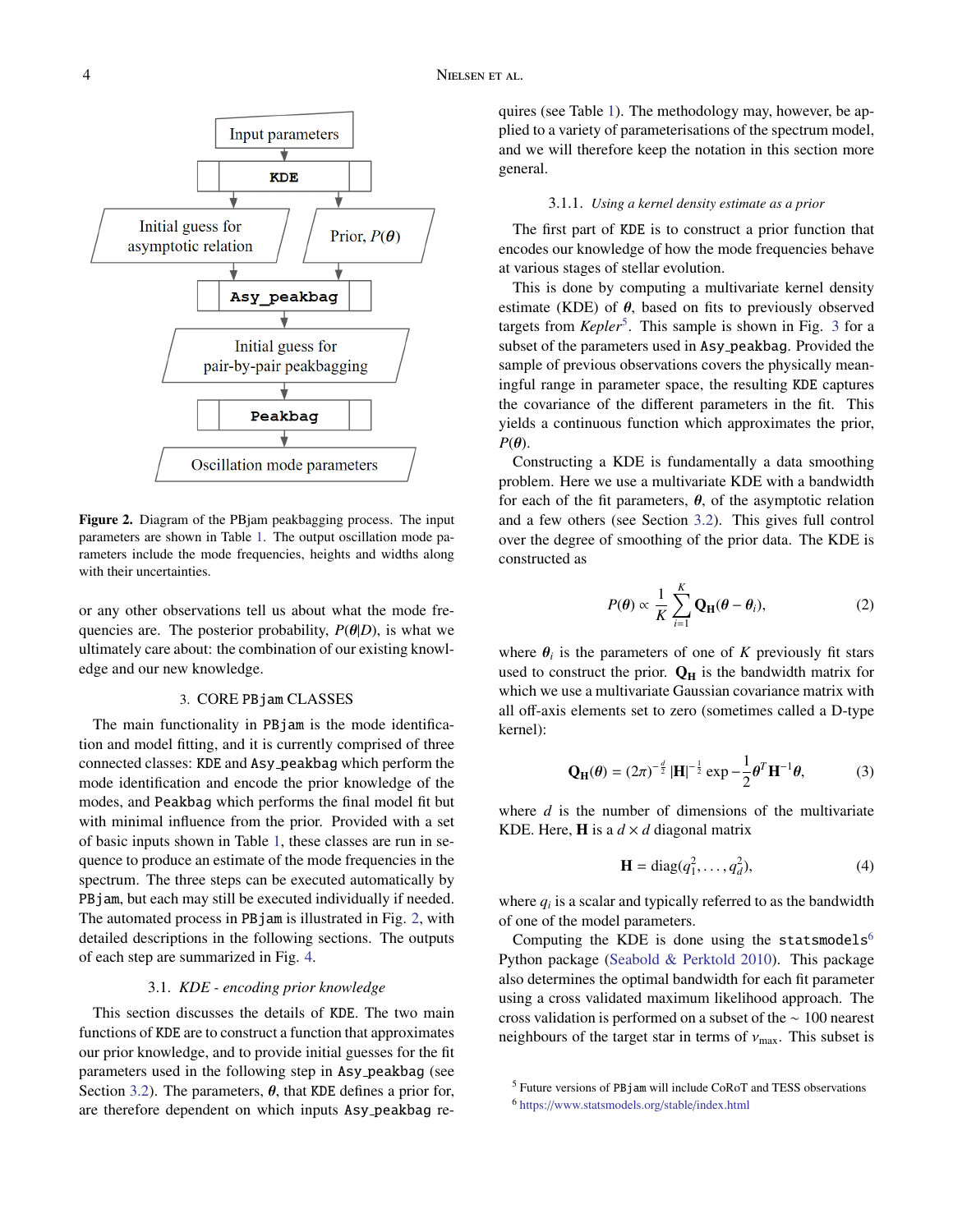

<span id="page-5-0"></span>Figure 3. Corner plot of parameters in the Asy peakbag model. The diagonal shows the distribution of each model parameter, for stars in the current sample used by the KDE class to generate a prior. The off-diagonal frames show the correlations between the different parameters. All parameters except  $\varepsilon$  are on logarithmic scales. While all 13 288 stars in our sample are shown, for clarity we only show a subset of the parameters. For a full list and description of the parameters see Table [1.](#page-8-0)

chosen from a range of up to  $\pm 20\sigma$ , where  $\sigma$  is the uncertainty on the input  $v_{\text{max}}$ . This approach creates a KDE where the optimal bandwidth varies inversely with the local density of prior data points, depending on the target star. The effect is to reduce the bandwidth in regions of the prior sample with many stars, while increasing the bandwidth in regions where we have few samples, i.e. little knowledge. The bandwidth is optimized every time a new fit is performed, and the prior is therefore expected to become more informative as we populate the different regions of the prior sample. We intend this to be an on-going process as new stars are continuously being observed and investigated. However, the bandwidth can be scaled by the user, which may be necessary where the prior sample is particularly sparse, for example at low  $v_{\text{max}}$  $(< 20 \mu$ Hz).

An example of the resulting probability distributions of the  $l = 0$  modes determined by the KDE class are shown in the top frame of Fig. [4.](#page-6-0)

#### 3.1.2. *Estimating the most probable starting point*

The second function of KDE is to estimate the most probable region in parameter space for Asy peakbag to start. This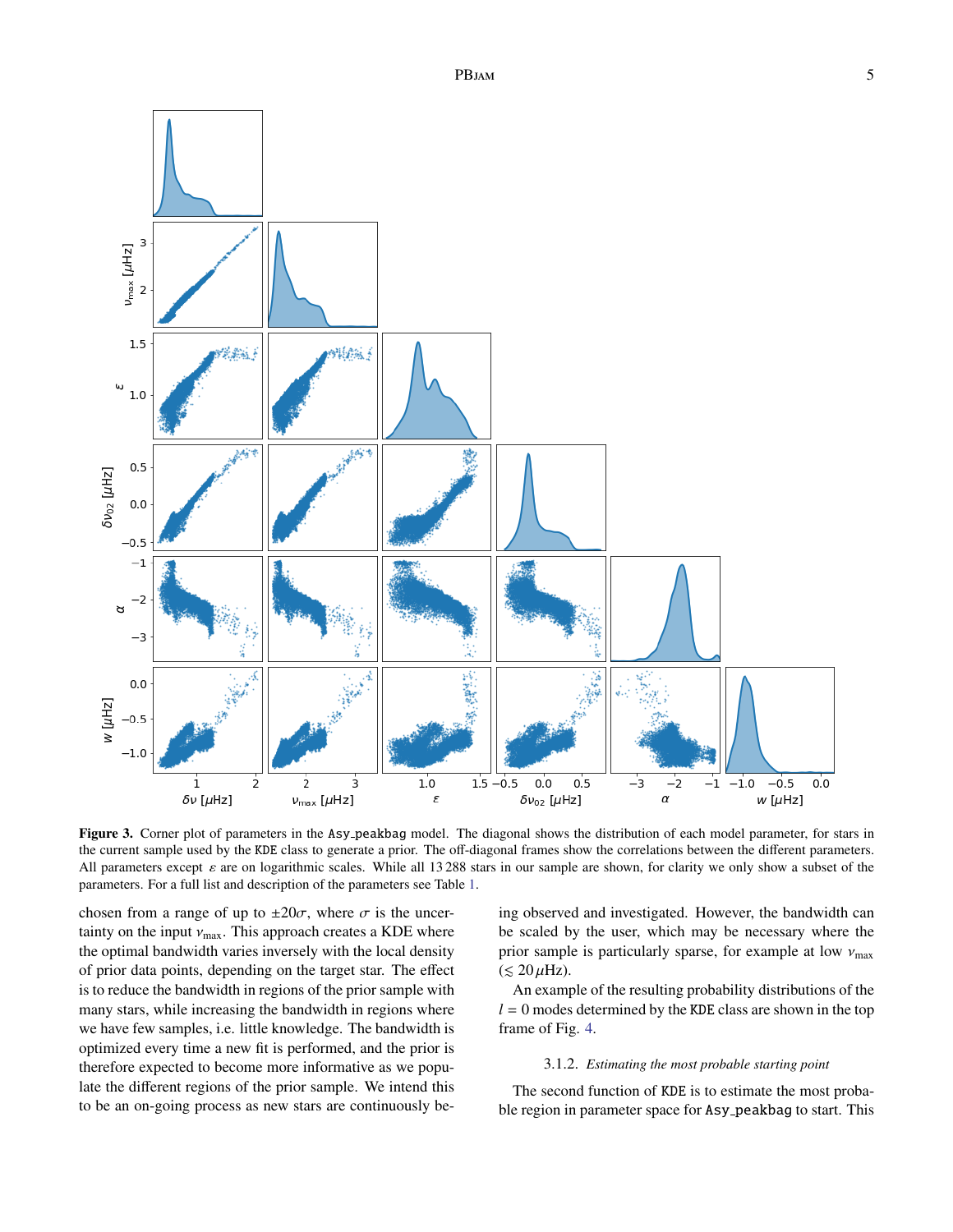

<span id="page-6-0"></span>Figure 4. Outputs of the three main classes in PBjam: KDE, Asy peakbag, and Peakbag. In all the frames the grey curve is the smoothed SNR spectrum of KIC4448777. Top: the output of KDE is a probability distribution showing the location of the radial  $(l = 0)$  modes, based on what the prior sample predicts. This stage is independent of the observed spectrum. Middle: The asymptotic relation is fit to the spectrum, using the probability distribution from KDE as input. A sample of 50 models drawn from the posterior distribution of the fit is shown in red. Bottom: The mode frequencies define the frequency ranges to be considered in the final peakbag step, where each  $l = 0, 2$  pair is then fit independently. For each pair 50 models drawn from the posterior distributions are shown in red.

is done by sampling  $P(\theta|D)$  shown in Eq. [1.](#page-3-1) The prior,  $P(\theta)$ , is approximated using a KDE as shown above, which leaves the likelihood  $P(D|\theta)$ . At this stage we use the input parameters, shown in Table [1,](#page-8-0) as the observational data, *D*. These input parameters are: the frequency of maximum power of the p-mode envelope,  $v_{\text{max}}$ , the frequency difference of consecutive overtones,  $\Delta v$ , the effective temperature of the star,  $T_{\text{eff}}$ and the *Gaia* photometric color index  $G_{BP}$ − $G_{RP}$  [\(Evans et al.](#page-11-35) [2018\)](#page-11-35). The likelihood is the joint probability estimated by a series of normal distributions given by these input parameters and their uncertainties. The uncertainties on the inputs are thereby accounted for when estimating the initial starting location. Since  $T_{\text{eff}}$  and  $G_{\text{BP}} - G_{\text{RP}}$  contain much of the same information for characterizing a star, only one of these parameters need be provided. In the event that only one of these parameters is available, PBjam assumes a very wide, uninformative prior on the missing parameter.

Sampling the posterior,  $P(\theta|D)$ , is done using the affineinvariant MCMC sampler from the  $emce<sup>7</sup>$  $emce<sup>7</sup>$  $emce<sup>7</sup>$  [\(Foreman-](#page-11-36)[Mackey et al.](#page-11-36) [2013\)](#page-11-36) package. The resulting percentile values of the marginalized posterior of each parameter are then passed to Asy peakbag as the initial starting location in parameter space.

# <span id="page-6-1"></span>3.2. *Asy peakbag - Initial guesses from the asymptotic relation*

This section discusses the details of Asy peakbag, which fits the asymptotic relation (see, e.g., [Mosser et al.](#page-11-37) [2015\)](#page-11-37) to the spectrum, using the output of the KDE class. This in turn provides the most probable frequency intervals for the final stage of peakbagging (see Section [3.3\)](#page-8-1).

Asy peakbag essentially performs a highly constrained peakbagging fit, which may in principle be used to estimate the mode frequencies on its own. However, the asymptotic relation used here is not a complete description of the mode

<span id="page-6-2"></span><sup>7</sup> https://[emcee.readthedocs.io](https://emcee.readthedocs.io/en/stable/)/en/stable/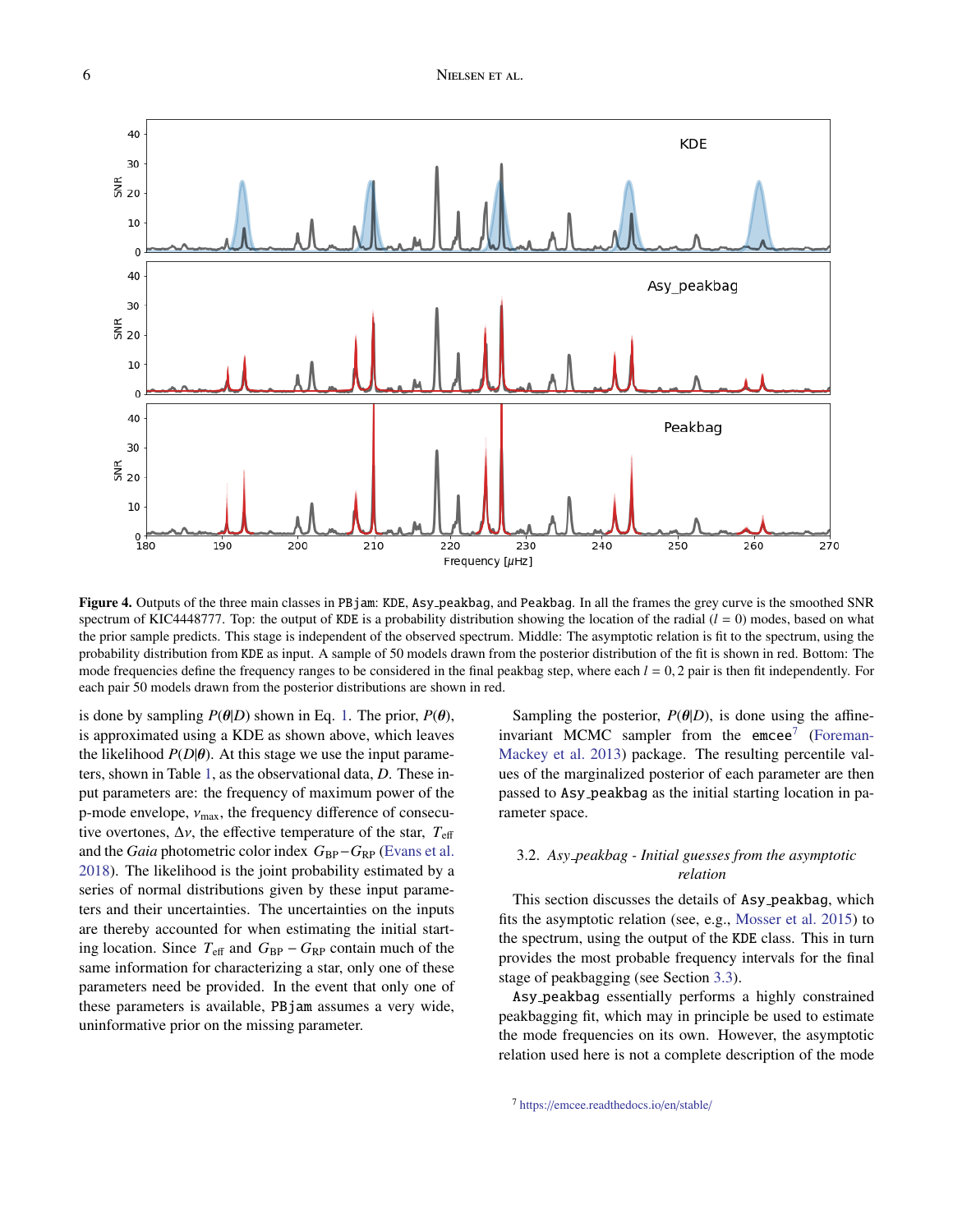frequencies, and so will not capture detailed variations related to, e.g., acoustic glitches [\(Mazumdar et al.](#page-11-38) [2014;](#page-11-38) [Vrard](#page-12-9) [& Cunha](#page-12-9) [2019\)](#page-12-9) and coupling to g-modes in the deep interior of the star [\(Mosser et al.](#page-11-39) [2017\)](#page-11-39). Furthermore, any error estimates on the asymptotic fit parameters will be highly correlated. Asy peakbag is therefore best used to simply define a credible frequency range of the individual modes, and to identify the angular degree, for more detailed peakbagging later (for example using the Peakbag class).

In this case the spectrum model,  $M(\theta, v)$ , consists of a sum of Lorentzian profiles, one for each visible mode in the spectrum [\(Anderson et al.](#page-10-3) [1990\)](#page-10-3). For the purposes of PBjam we treat the  $(n, l = 0)$  and  $(n - 1, l = 2)$  as a pair, where *n* represents the visible radial orders in the spectrum.

The model for Asy\_peakbag is then

$$
M(\theta,\nu) = b + \sum_{n=1}^{N} \frac{h_{n,0}}{1 + \frac{4}{w^2}(\nu - \nu_{n,0})^2} + \frac{h_{n-1,2}}{1 + \frac{4}{w^2}(\nu - \nu_{n-1,2})^2}.
$$
\n(5)

We fit Eq. [5](#page-7-0) to the SNR spectrum of a star and we therefore assume that the constant term  $b = 1$ . The SNR spectrum is the power spectrum divided by the background noise level, which is approximated by a running median of the power spectrum<sup>[8](#page-7-1)</sup>. The precise treatment of the background noise level caused by granulation and long period variability may influence the measurement of the mode frequencies. However, the method applied here is sufficient for the purposes of setting credible frequency ranges for later detailed peakbagging.

Rather than fitting a series of free parameters for each mode in Eq. [5,](#page-7-0) we use the asymptotic relation to encode our expectation of the mode pattern in solar-like oscillators. The mode frequencies are then given by

<span id="page-7-2"></span>
$$
\begin{aligned} \nu_{n,0} &= \left(n + \varepsilon + \frac{\alpha}{2} \left(n - n_{\text{max}}\right)^2\right) \Delta \nu \\ \nu_{n-1,2} &= \nu_{n,0} - \delta \nu_{02}, \end{aligned} \tag{6}
$$

where  $\varepsilon$  is commonly referred to as a frequency offset, or phase term, and  $n_{\text{max}} = v_{\text{max}}/\Delta v - \varepsilon$  (e.g., [Kjeldsen et al.](#page-11-40) [2005\)](#page-11-40). The parameter,  $\alpha$ , is the scale of the second order variation of the modes frequencies between each radial order. The frequency of the quadrupole,  $l = 2$ , modes are offset from the radial modes by  $\delta v_{02}$ , which is assumed constant for all the radial orders in the fit.

The relative mode heights, in terms of SNR, are approximated by a Gaussian envelope,

$$
h_{n,0} = H_{\text{max}} \exp\left(-0.5\left(\nu - \nu_{\text{max}}\right)^2 / W_{\text{env}}^2\right),
$$
  
\n
$$
h_{n-1,2} = 0.7 h_{n,0},
$$
\n(7)

where  $W_{\text{env}}$  is the p-mode envelope width, and  $H_{\text{max}}$  is the envelope height. The heights of the  $l = 2$  modes are scaled by a factor of 0.7, relative to those of the *l* = 0 modes [\(Ballot](#page-10-11) [et al.](#page-10-11) [2011a\)](#page-10-11). This approximates the reduced visibility due to geometric cancellation as the degree *l* of the modes increases.

The widths of the Lorentzian profiles are known to be a function of  $T_{\text{eff}}$ ,  $v_{\text{max}}$ , and mode frequency (see, e.g., [Ap](#page-10-6)[pourchaux et al.](#page-10-6) [2014\)](#page-10-6). However, precisely modeling these requires several additional parameters. This adds complexity to the model, which for the purposes of Asy peakbag is unnecessary, and we therefore simply approximate the mode widths by a single constant value of *w* for all modes.

<span id="page-7-0"></span>With Asy peakbag we also evaluate the posterior shown in equation Eq. [1,](#page-3-1) however here we add the additional constraints from the power spectrum, i.e., the model fit.

This means that the logarithm of the posterior probability can be written as

$$
\ln P(\theta|D) \propto \ln \mathcal{L}(\theta) + \ln P(\theta),\tag{8}
$$

where  $P(\theta)$  is given by Eq. [2](#page-4-3) and  $\mathcal{L}(\theta)$  is the observational constraints given by

$$
\ln \mathcal{L}(\theta) = \ln \mathcal{L}_S(\theta) + \ln \mathcal{L}_O(\theta). \tag{9}
$$

The log-likelihood  $\ln \mathcal{L}_S(\theta)$  is the constraint from the power spectrum. The power in a frequency bin of the power spectrum is Gamma distributed with a shape parameter  $\alpha = 1$ and scale parameter  $\beta = 1/M(\theta, v)$ , and so the log-likelihood may be computed by (see, e.g., [Woodard](#page-12-10) [1984;](#page-12-10) [Duvall &](#page-11-41) [Harvey](#page-11-41) [1986\)](#page-11-41)

$$
\ln \mathcal{L}_{\rm S}(\theta) = -\sum_{j=1}^{J} \left( \ln M\left(\theta, \nu_j\right) + \frac{S_j}{M\left(\theta, \nu_j\right)} \right), \qquad (10)
$$

where  $S_j$  is the power in frequency bin *j*, and *J* is the total number of frequency bins in the spectrum.

Here, the log-likelihood  $\ln \mathcal{L}_{O}(\theta)$  is from the additional observational parameters where, similarly to KDE, Asy peakbag also uses  $T_{\text{eff}}$  and  $G_{\text{BP}} - G_{\text{RP}}$ . However,  $v_{\text{max}}$ and  $\Delta v$  are now only used as fit parameters, with the only constraint on these parameters coming from the prior and the spectrum, and not from the user input. This prevents doublecounting the information from the input  $v_{\text{max}}$  and  $\Delta v$  and the spectrum itself, as the former is often derived from the same spectrum that is being fit. The constraints from  $T_{\text{eff}}$  and  $G_{BP} - G_{RP}$ , are again simply a sum of normal distributions with mean values and standard deviations equal to the inputs provided by the user.

The KDE that represents the prior,  $P(\theta)$ , is constructed from a sample of 13 288 *Kepler* stars ranging from RG stars with a  $v_{\text{max}} \approx 30 \,\mu\text{Hz}$  to MS stars at  $v_{\text{max}} \approx 4000 \,\mu\text{Hz}$  (see

<span id="page-7-1"></span><sup>8</sup> See https://docs.lightkurve.org/api/[lightkurve.periodogram.Periodogram.](https://docs.lightkurve.org/api/lightkurve.periodogram.Periodogram.html) [html](https://docs.lightkurve.org/api/lightkurve.periodogram.Periodogram.html)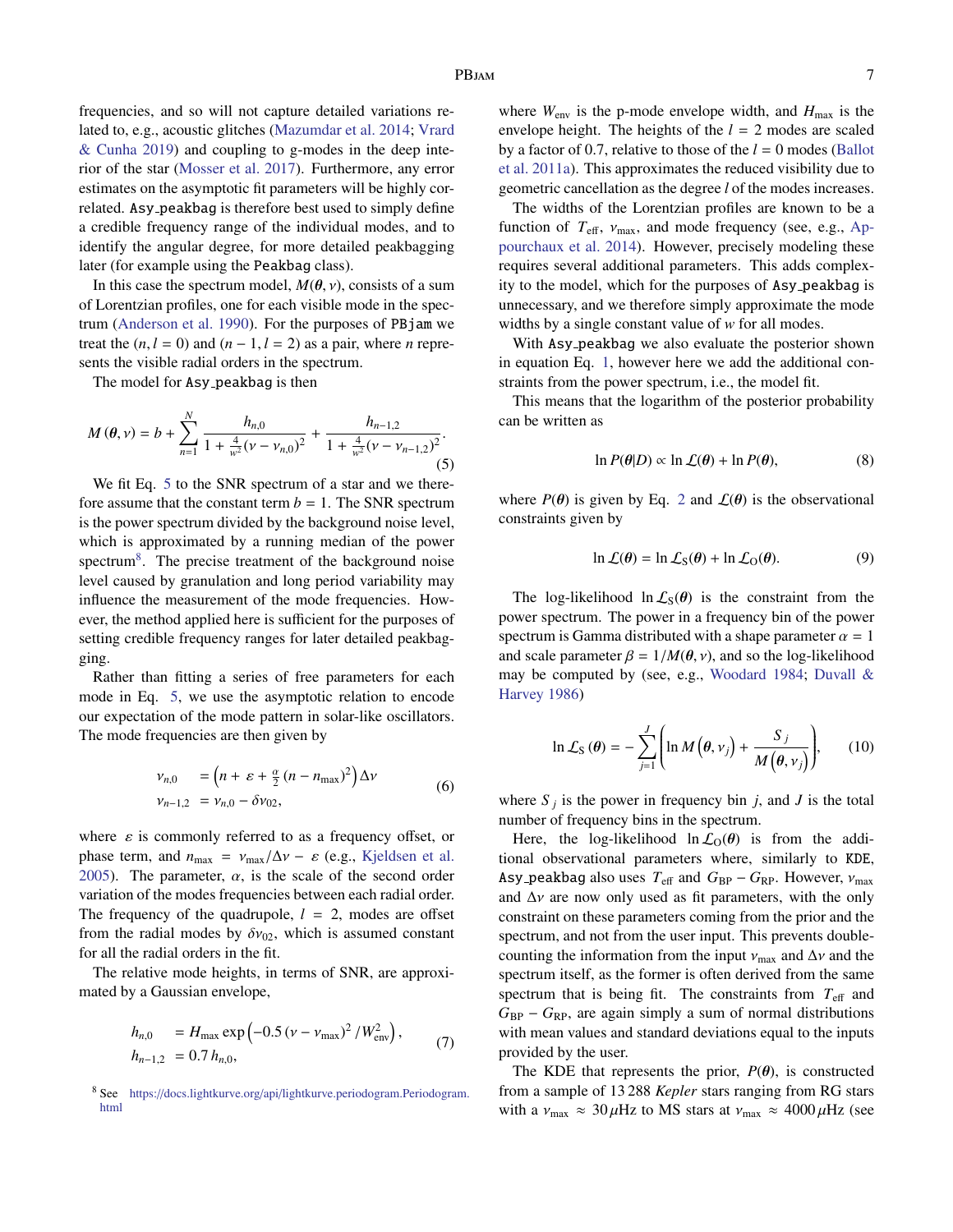<span id="page-8-0"></span>Table 1. Fit parameters in KDE and Asy peakbag. Parameters marked with † are required input values which must be computed or estimated by the user, in order to start KDE. Variables marked with ∗ are only used to remove degeneracies in the asymptotic relation, and are not part of the spectrum model itself.

| Description                                                                          |
|--------------------------------------------------------------------------------------|
| Effective surface temperature of the star.                                           |
| Gaia photometric color index.                                                        |
| Frequency difference of modes with the<br>same <i>l</i> , but consecutive <i>n</i> . |
| Frequency of maximum power of the p-<br>mode envelope.                               |
| Radial order phase term.                                                             |
| Frequency difference of $l = 0$ and $l = 2$<br>modes.                                |
| Scale (curvature) of radial order variation<br>with frequency.                       |
| Height of the p-mode envelope.                                                       |
| Width in frequency of the p-mode enve-<br>lope.                                      |
| Width in frequency of the modes.                                                     |
|                                                                                      |

Fig. [3\)](#page-5-0) that were previously fit using Eq. [5.](#page-7-0) This sample<sup>[9](#page-8-2)</sup> is compiled from the [White et al.](#page-12-11) [\(2011\)](#page-12-11), [Silva Aguirre et al.](#page-12-3) [\(2015\)](#page-12-3), [Serenelli et al.](#page-12-6) [\(2017\)](#page-12-6), [Lund et al.](#page-11-2) [\(2017\)](#page-11-2), and [Yu](#page-12-5) [et al.](#page-12-5) [\(2018\)](#page-12-5) catalogs, with the intent that more are added as they become available.

To sample the parameter space spanned by  $\theta$ , PB jam can use either the emcee or CPNest<sup>[10](#page-8-3)</sup> [\(Veitch et al.](#page-12-12) [2017\)](#page-12-12) packages, either of which provide an estimate of the posterior probability distribution  $P(\theta|D)$ . The marginalized posterior distributions of the fit parameters are then passed to the next step, Peakbag.

An example of fitting the asymptotic relation to the spectrum of KIC4448777 can be seen in the middle frame of Fig. [4.](#page-6-0)

## 3.3. *Peakbag - pair-by-pair mode fitting*

<span id="page-8-1"></span>The final part of the process is to relax the majority of the parametrization used in Asy peakbag, thereby providing a relatively unconstrained estimate of the mode frequencies and their uncertainties. This allows PBjam to capture small variations in the mode frequencies, that are not accounted for by the asymptotic relation.

We start our description of the Peakbag spectrum model by once again only considering the  $l = 0, 2$  pairs as is done in with Asy peakbag, and we can therefore use Eq. [5.](#page-7-0) However, in the Peakbag model we only consider the frequency range near the  $l = 0$ , 2 pairs, and not the range in between the pairs that is typically occupied by the  $l = 1$  modes. This is done to speed up this final peakbagging step. In the following, the  $l = 0, 2$  pairs are therefore treated independently, and for simplicity we will simply denote each  $(n, l = 0)$ , (*n*−1, *<sup>l</sup>* <sup>=</sup> 2) pair as (*n*, 0), (*n*, 2), so that *<sup>n</sup>* is now the pair number and not the radial order. We then have a model,  $M_n(v)$ , for each mode pair and a small segment of the spectrum surrounding them (see bottom frame of Fig. [4\)](#page-6-0).

In Peakbag we use PyMC3 [\(Salvatier et al.](#page-12-13) [2016\)](#page-12-13) to sample the posterior distribution. PyMC3 is a probabilistic programming language and so we will adopt consistent notation here. This allows us to set up random variables to describe the model parameters. The mode frequencies of a pair *n* are then given by

<span id="page-8-4"></span>
$$
v_{n,l} \sim \mathcal{N}(v_{n,l}^{\text{asy}}, (0.03\Delta v)^2) \quad \text{for} \quad l = 0, 2,
$$
 (11)

which denotes  $v_{n,0}$  and  $v_{n,2}$  as random variables that are distributed according to a normal distribution with mean mode frequencies,  $v_{n,l}^{\text{asy}}$  $\sum_{n,l}^{asy}$ , from Asy<sub>-</sub>peakbag, and variances of  $(0.03\Delta v)^2$ .<br>If we were

If we were to turn Eq. [11](#page-8-4) into a PyMC3 model and draw samples from it, we would get posterior distributions that are normally distributed with mean values equivalent to the Asy peakbag predictions and standard deviations that are 3% of <sup>∆</sup>ν.

We use the same arrangement for mode heights and widths. However, these parameters can only take on positive values, and so to encode this knowledge we use log-normal distributions instead. As the prior mean values we again use the estimates from Asy peakbag. However, for the mode heights we use standard deviation of 0.4 dex, and 1 dex for the mode line widths. The large range for the latter is required since the line widths vary widely with frequency across the p-mode envelope, and may be much smaller or larger than the approximate mean value estimated by Asy peakbag.

The mode heights are then

$$
h_{n,l} \sim \log N \left( \log h_{n,l}^{\text{asy}}, 0.16 \right) \quad \text{for} \quad l = 0, 2. \tag{12}
$$

Similarly for the line widths

$$
w_{n,l} \sim \log N (\log w^{\text{asy}}, 1.0)
$$
 for  $l = 0, 2.$  (13)

We construct a prior for the background  $b_n$  in a similar fashion. As above, we are working with the SNR spectrum and so the background should be unity. However, the flattening becomes an increasingly bad approximation as the SNR ratio of the modes increases. This is typically a small effect, but to provide a more robust result we allow the background term for each pair of modes to vary independently, while still being consistent with the same log-normal distribution. We therefore set up the background prior as

$$
b_n \sim \log N(0, 0.16). \tag{14}
$$

<span id="page-8-2"></span><sup>9</sup> Available in machine readable format https://[github.com](https://github.com/grd349/PBjam/blob/master/pbjam/data/prior_data.csv)/grd349/PBjam/ blob/master/pbjam/data/prior\_[data.csv.](https://github.com/grd349/PBjam/blob/master/pbjam/data/prior_data.csv)

<span id="page-8-3"></span><sup>10</sup> https://[johnveitch.github.io](https://johnveitch.github.io/cpnest/)/cpnest/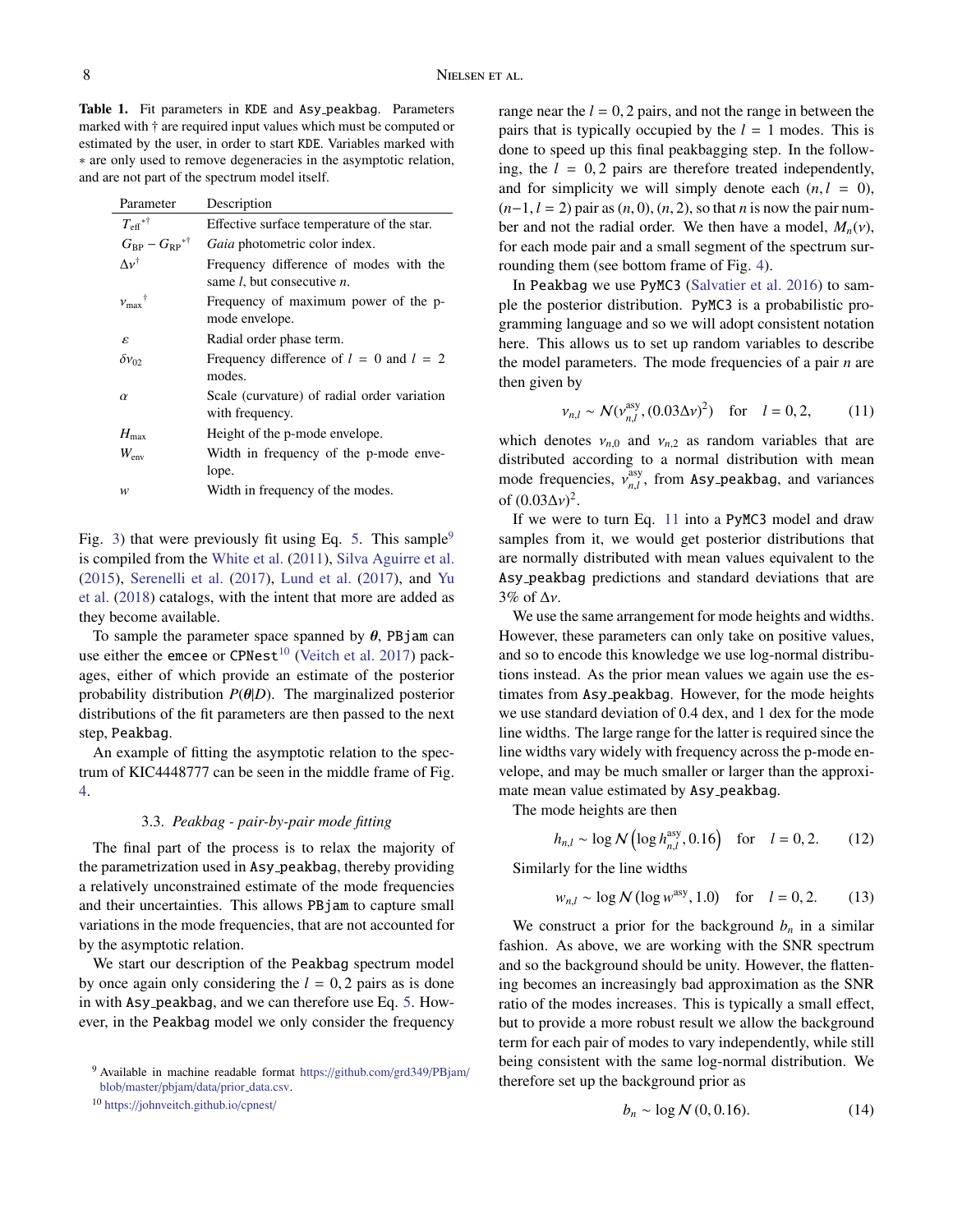The final step of building our PyMC3 model is adding the constraint from the spectrum itself. As with Asy peakbag we assume that the power in each bin is drawn from a Gamma distribution, however, here the scale parameter  $\beta = 1/M_n(v)$ , which defines a model for each mode pair *n*. In PyMC3 terminology the spectrum constraint is then imposed by

$$
S_n \sim \gamma(1, 1/M_n(\nu)). \tag{15}
$$

This completes our PyMC3 model, and we use the No Uturn Sampler (NUTS) to draw samples from the posterior probability distribution. An example of the models sampled by Peakbag is shown in the bottom frame of Fig. [4.](#page-6-0) The output is in the form of summary statistics of each parameter posterior distribution. As a guide to the user, one of the output metrics is the ratio of the prior (Eq. [11\)](#page-8-4) and the posterior widths of the mode frequencies. For modes where this ratio is  $\sim$  1 the inference is influenced mainly by the prior, and likewise when the ratio is  $> 1$  the spectrum provides the most information. The former often being the case for low SNR modes, and the latter for high SNR modes. While PBjam does not make any selection based on this metric, we suggest that modes with prior to posterior width ratios greater than ≈ 2 can be used to select modes where the spectrum dominates the inference. However, even when the inference is informed predominantly by the prior, the resulting mode frequency may still be used as a constraint on stellar models. It then simply reflects the estimate gained from the asymptotic relation shown in Eq. [6,](#page-7-2) but with larger uncertainties than if the spectrum also contributes to the inference.

#### 4. CONCLUSION

The current version of PBjam is suitable for measuring the  $l = 0$  and  $l = 2$  mode frequencies from main-sequence stars up to red-giant stars. This is done by using the expected pattern of the mode frequencies, provided by the asymptotic relation and the wealth of asteroseismic data provided by space missions such as *Kepler*. Apart from providing a few input parameters, the mode frequencies are peakbagged in a completely automated fashion. This allows non-expert users to obtain seismic constraints for a wide range of problems that involve solar-like oscillators.

This sample of prior targets used by PBjam contains 13 288 stars observed by *Kepler*. As shown in Fig. [3](#page-5-0) this sample currently contains predominantly red giant stars, and only few main-sequence stars. This is due to telemetry restrictions on the *Kepler* spacecraft, which limited the number of targets that could be observed in high cadence mode. Main-sequence stars typically have oscillation frequencies  $\geq 1000 \mu$ Hz, and so oscillations were only detected in a few hundred of these stars. It is our goal to keep updating the sample of observed targets as they are observed and peakbagged. The TESS mission is promising to contribute substantially in the respect, as the observing strategy covers almost the entire sky, and includes many bright sub-giant and main-sequence stars.

The main limitation of the current version of PBjam is that it does not consider the  $l = 1$  modes. While, the  $l = 0, 2$ mode pairs alone are sufficient to constrain stellar models to a precision of a few percent in mass and radius, and 10−20% in age, the  $l = 1$  mode frequencies will provide much tighter constraints. The coupling of the  $l = 1$  p-modes to the internal gravity dominated oscillations and how these change as the star evolves, is the main issue with fitting these modes. Previous work by [Kallinger](#page-11-42) [\(2019\)](#page-11-42), [Corsaro et al.](#page-11-43) [\(2020\)](#page-11-43), [Ap](#page-10-10)[pourchaux](#page-10-10) [\(2020\)](#page-10-10) among others, have sought to address this issue in an automated fashion. These methods tend to use mode-by-mode significance tests of the peaks in the spectrum, followed by a comparison with the asymptotic relation to identify both the  $l = 0, 2$  pairs and subsequently the  $l = 1$ modes.

The aim of PBjam is to create a generative model that leverages the information from the whole p-mode envelope at once, and which scales evenly from the main-sequence up to the red giant branch. This has largely been achieved for the  $l = 0, 2$  pairs in the current version, by first establishing the prior frequency range from the asymptotic relation, and then subsequently releasing those constraints. However, applying this approach for fitting the  $l = 1$  modes requires that the knowledge of the expected mode pattern is accurate. While this is comparatively straightforward for mainsequence stars, and to an extent red giant stars [\(Vrard et al.](#page-12-14) [2016\)](#page-12-14), it is less so for sub-giants. For these stars even small errors in the  $l = 1$  peakbagging can have large effects on the resulting stellar parameters (see, e.g, [Li et al.](#page-11-44) [2020\)](#page-11-44). Extending the application of prior information, as is done in PBjam, to potentially incorporate the approaches mentioned above is one possible solution. We leave this investigation to the next release of PBjam.

*Software:* astropy [\(Astropy Collaboration et al.](#page-10-12) [2018\)](#page-10-12), corner [\(Foreman-Mackey et al.](#page-11-45) [2016\)](#page-11-45), CPNest [\(Veitch et al.](#page-12-12) [2017\)](#page-12-12) emcee [\(Foreman-Mackey et al.](#page-11-36) [2013\)](#page-11-36), matplotlib [\(Hunter](#page-11-46) [2007\)](#page-11-46), numpy [\(Oliphant](#page-12-15) [2006\)](#page-12-15), lightkurve [\(Bar](#page-10-13)[entsen et al.](#page-10-13) [2019\)](#page-10-13), pandas [\(Reback et al.](#page-12-16) [2020\)](#page-12-16), Python [\(Van Rossum & Drake Jr](#page-12-17) [1995\)](#page-12-17) pymc3 [\(Salvatier et al.](#page-12-13) [2016\)](#page-12-13), scipy [\(Virtanen et al.](#page-12-18) [2020\)](#page-12-18), sklearn [\(Pedregosa et al.](#page-12-19) [2011\)](#page-12-19), statsmodels [\(Seabold & Perktold](#page-12-8) [2010\)](#page-12-8)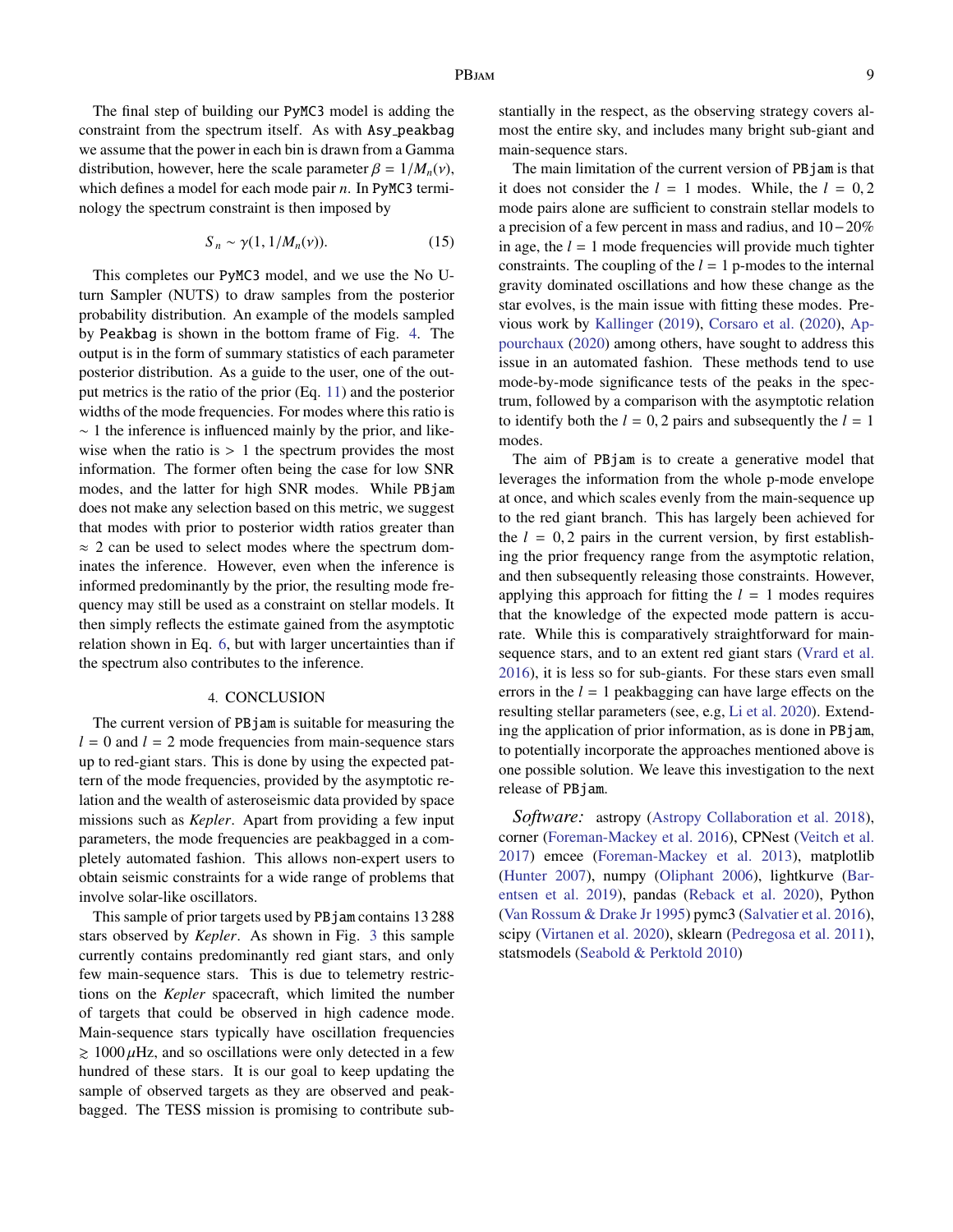# ACKNOWLEDGMENTS

MBN, WHB, and WJC acknowledge support from the UK Space Agency. GRD, OJH and WJC acknowledge the support of the UK Science and Technology Facilities Council (STFC). EC acknowledges support from PLATO ASI-INAF agreement n.2015-019-R.1-2018 and by the European Union's Horizon 2020 research and innovation program under the Marie Sklodowska-Curie grant agreement No. 664931. P. Gaulme acknowledges funding from the German Aerospace Center (Deutsches Zentrum für Luft- und Raumfahrt) under PLATO Data Center grant 50OO1501. JO acknowledges support from TESS GI grant G022092. RAG acknowledges support from the GOLF and PLATO/CNES grants. This paper has received funding from the European Research Council (ERC) under the European Union's Horizon 2020 research and innovation programme (CartographY GA. 804752). The authors acknowledge use of the Blue-BEAR HPC service at the University of Birmingham. Funding for the Stellar Astrophysics Centre is provided by The Danish National Research Foundation (Grant agreement no.: DNRF106). This paper includes data collected by the Kepler mission and obtained from the MAST data archive at the Space Telescope Science Institute (STScI). Funding for the Kepler mission is provided by the NASA Science Mission Directorate. STScI is operated by the Association of Universities for Research in Astronomy, Inc., under NASA contract NAS 5–26555. This work has made use of data from the European Space Agency (ESA) mission *Gaia* (https://[www.](https://www.cosmos.esa.int/gaia) [cosmos.esa.int](https://www.cosmos.esa.int/gaia)/gaia), processed by the *Gaia* Data Processing and Analysis Consortium (DPAC, https://[www.cosmos.esa.](https://www.cosmos.esa.int/web/gaia/dpac/consortium) int/web/gaia/dpac/[consortium\)](https://www.cosmos.esa.int/web/gaia/dpac/consortium). Funding for the DPAC has been provided by national institutions, in particular the institutions participating in the *Gaia* Multilateral Agreement.

# **REFERENCES**

- <span id="page-10-0"></span>Aerts, C., Christensen-Dalsgaard, J., & Kurtz, D. W. 2010, Asteroseismology (Springer Netherlands)
- <span id="page-10-3"></span>Anderson, E. R., Duvall, Jr., T. L., & Jefferies, S. M. 1990, ApJ, 364, 699, doi: [10.1086](http://doi.org/10.1086/169452)/169452
- <span id="page-10-4"></span>Angelou, G. C., Bellinger, E. P., Hekker, S., & Basu, S. 2017, ApJ, 839, 116, doi: 10.3847/[1538-4357](http://doi.org/10.3847/1538-4357/aa6a54)/aa6a54
- <span id="page-10-5"></span>Appourchaux, T. 2003, Ap&SS, 284, 109
- <span id="page-10-10"></span>—. 2020, arXiv e-prints, arXiv:2008.10973. https://arxiv.org/abs/[2008.10973](https://arxiv.org/abs/2008.10973)
- <span id="page-10-7"></span>Appourchaux, T., Michel, E., Auvergne, M., et al. 2008, A&A, 488, 705, doi: 10.1051/[0004-6361:200810297](http://doi.org/10.1051/0004-6361:200810297)
- <span id="page-10-1"></span>Appourchaux, T., Chaplin, W. J., García, R. A., et al. 2012, A&A, 543, A54, doi: 10.1051/0004-6361/[201218948](http://doi.org/10.1051/0004-6361/201218948)
- <span id="page-10-6"></span>Appourchaux, T., Antia, H. M., Benomar, O., et al. 2014, A&A, 566, A20, doi: 10.1051/0004-6361/[201323317](http://doi.org/10.1051/0004-6361/201323317)
- <span id="page-10-12"></span>Astropy Collaboration, Price-Whelan, A. M., SipH ocz, B. M., et al. 2018, aj, 156, 123, doi: 10.3847/[1538-3881](http://doi.org/10.3847/1538-3881/aabc4f)/aabc4f
- <span id="page-10-2"></span>Baglin, A., Miglio, A., Michel, E., & Auvergne, M. 2009, in American Institute of Physics Conference Series, Vol. 1170, American Institute of Physics Conference Series, ed. J. A. Guzik & P. A. Bradley, 310–314, doi: 10.1063/[1.3246500](http://doi.org/10.1063/1.3246500)
- <span id="page-10-11"></span>Ballot, J., Barban, C., & van't Veer-Menneret, C. 2011a, A&A, 531, A124, doi: 10.1051/0004-6361/[201016230](http://doi.org/10.1051/0004-6361/201016230)
- <span id="page-10-8"></span>Ballot, J., Brun, A. S., & Turck-Chieze, S. 2007, ApJ, 669, 1190, ` doi: [10.1086](http://doi.org/10.1086/521617)/521617
- <span id="page-10-9"></span>Ballot, J., Gizon, L., Samadi, R., et al. 2011b, A&A, 530, A97, doi: 10.1051/0004-6361/[201116547](http://doi.org/10.1051/0004-6361/201116547)
- <span id="page-10-13"></span>Barentsen, G., Hedges, C., Vinícius, Z., et al. 2019, KeplerGO/lightkurve: Lightkurve v1.5.0, v1.5.0, Zenodo, doi: 10.5281/[zenodo.3549023](http://doi.org/10.5281/zenodo.3549023)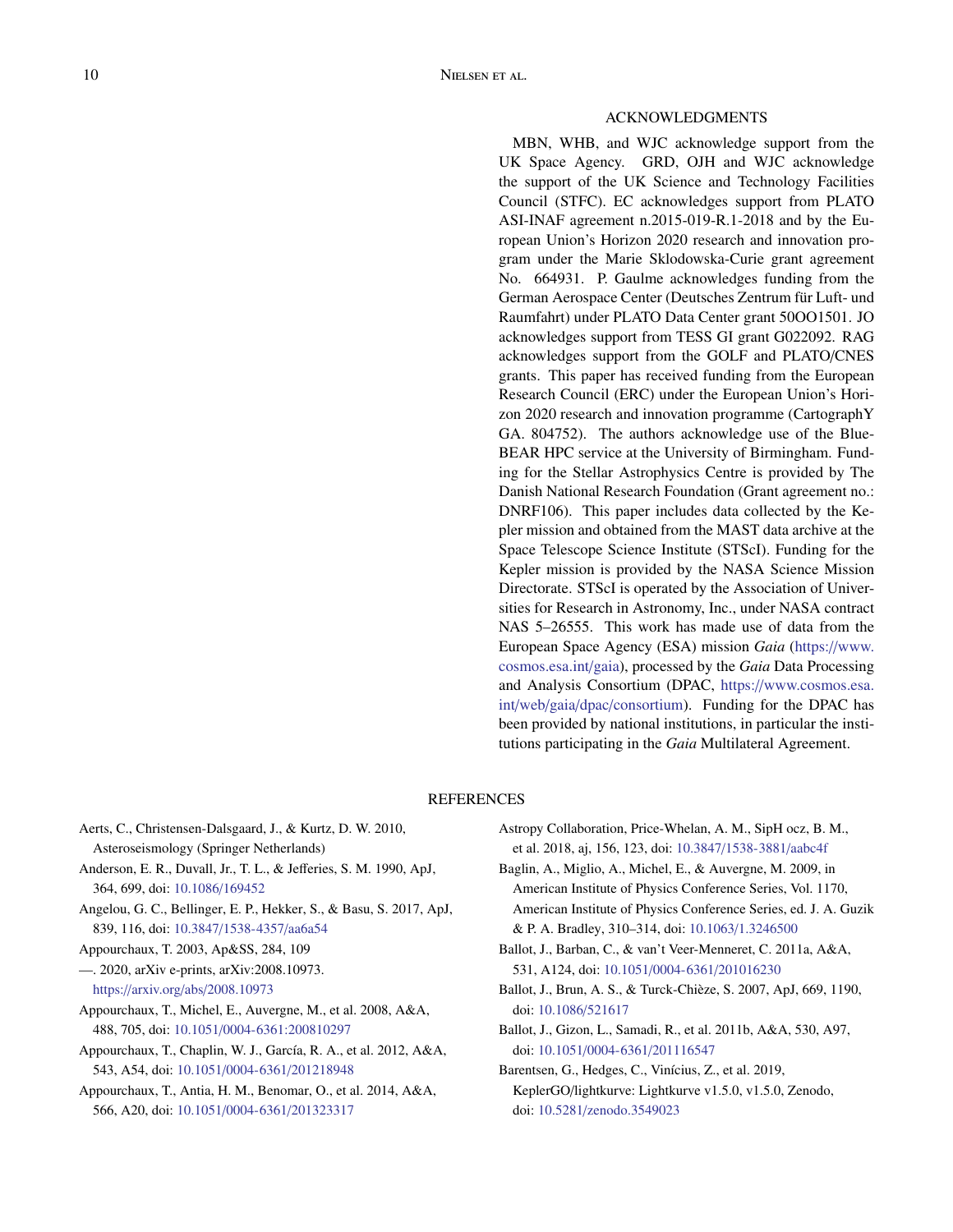- <span id="page-11-17"></span>Benomar, O., Baudin, F., Campante, T. L., et al. 2009, A&A, 507, L13, doi: 10.1051/0004-6361/[200913111](http://doi.org/10.1051/0004-6361/200913111)
- <span id="page-11-28"></span>Benomar, O., Goupil, M., Belkacem, K., et al. 2018a, ApJ, 857, 119, doi: 10.3847/[1538-4357](http://doi.org/10.3847/1538-4357/aab9b7)/aab9b7
- <span id="page-11-29"></span>Benomar, O., Bazot, M., Nielsen, M. B., et al. 2018b, Science, 361, 1231, doi: 10.1126/[science.aao6571](http://doi.org/10.1126/science.aao6571)
- <span id="page-11-10"></span>Borucki, W. J., Koch, D., Basri, G., et al. 2010, Science, 327, 977, doi: 10.1126/[science.1185402](http://doi.org/10.1126/science.1185402)
- <span id="page-11-13"></span>Brown, T. M., Christensen-Dalsgaard, J., Weibel-Mihalas, B., & Gilliland, R. L. 1994, ApJ, 427, 1013, doi: [10.1086](http://doi.org/10.1086/174208)/174208
- <span id="page-11-34"></span>Buldgen, G., Rendle, B., Sonoi, T., et al. 2019, MNRAS, 482, 2305, doi: [10.1093](http://doi.org/10.1093/mnras/sty2346)/mnras/sty2346
- <span id="page-11-0"></span>Chaplin, W. J., & Miglio, A. 2013, ARA&A, 51, 353, doi: 10.1146/[annurev-astro-082812-140938](http://doi.org/10.1146/annurev-astro-082812-140938)
- <span id="page-11-22"></span>Chaplin, W. J., Serenelli, A. M., Miglio, A., et al. 2020, Nature Astronomy, 7, doi: 10.1038/[s41550-019-0975-9](http://doi.org/10.1038/s41550-019-0975-9)
- <span id="page-11-23"></span>Christensen-Dalsgaard, J., & Gough, D. O. 1982, MNRAS, 198, 141, doi: 10.1093/mnras/[198.1.141](http://doi.org/10.1093/mnras/198.1.141)
- <span id="page-11-26"></span>Corsaro, E. 2019, Frontiers in Astronomy and Space Sciences, 6, 21, doi: 10.3389/[fspas.2019.00021](http://doi.org/10.3389/fspas.2019.00021)
- <span id="page-11-15"></span>Corsaro, E., & De Ridder, J. 2014, A&A, 571, A71, doi: 10.1051/0004-6361/[201424181](http://doi.org/10.1051/0004-6361/201424181)
- <span id="page-11-43"></span>Corsaro, E., McKeever, J. M., & Kuszlewicz, J. S. 2020, A&A, 640, A130, doi: 10.1051/0004-6361/[202037930](http://doi.org/10.1051/0004-6361/202037930)
- <span id="page-11-14"></span>Davies, G. R., Broomhall, A. M., Chaplin, W. J., Elsworth, Y., & Hale, S. J. 2014, MNRAS, 439, 2025, doi: [10.1093](http://doi.org/10.1093/mnras/stu080)/mnras/stu080

<span id="page-11-32"></span>Davies, G. R., & Miglio, A. 2016, Astronomische Nachrichten, 337, 774, doi: 10.1002/[asna.201612371](http://doi.org/10.1002/asna.201612371)

- <span id="page-11-27"></span>Davies, G. R., Chaplin, W. J., Farr, W. M., et al. 2015, MNRAS, 446, 2959, doi: [10.1093](http://doi.org/10.1093/mnras/stu2331)/mnras/stu2331
- <span id="page-11-1"></span>Davies, G. R., Silva Aguirre, V., Bedding, T. R., et al. 2016, MNRAS, 456, 2183, doi: [10.1093](http://doi.org/10.1093/mnras/stv2593)/mnras/stv2593
- <span id="page-11-31"></span>Deheuvels, S., & Michel, E. 2011, A&A, 535, A91, doi: 10.1051/0004-6361/[201117232](http://doi.org/10.1051/0004-6361/201117232)

<span id="page-11-9"></span>Domingo, V., Fleck, B., & Poland, A. I. 1995, SoPh, 162, 1, doi: 10.1007/[BF00733425](http://doi.org/10.1007/BF00733425)

<span id="page-11-41"></span>Duvall, Jr., T. L., & Harvey, J. W. 1986, in NATO Advanced Science Institutes (ASI) Series C, Vol. 169, NATO Advanced Science Institutes (ASI) Series C, ed. D. O. Gough, 105–116

- <span id="page-11-35"></span>Evans, D. W., Riello, M., De Angeli, F., et al. 2018, A&A, 616, A4, doi: 10.1051/0004-6361/[201832756](http://doi.org/10.1051/0004-6361/201832756)
- <span id="page-11-11"></span>Foreman-Mackey, D., Agol, E., Ambikasaran, S., & Angus, R. 2017, AJ, 154, 220, doi: 10.3847/[1538-3881](http://doi.org/10.3847/1538-3881/aa9332)/aa9332
- <span id="page-11-36"></span>Foreman-Mackey, D., Hogg, D. W., Lang, D., & Goodman, J. 2013, PASP, 125, 306, doi: [10.1086](http://doi.org/10.1086/670067)/670067

<span id="page-11-45"></span>Foreman-Mackey, D., Vousden, W., Price-Whelan, A., et al. 2016, corner.py: corner.py v2.0.0, v2.0.0, Zenodo, doi: 10.5281/[zenodo.53155](http://doi.org/10.5281/zenodo.53155)

<span id="page-11-12"></span>García, R. A., & Ballot, J. 2019, Living Reviews in Solar Physics, 16, 4, doi: 10.1007/[s41116-019-0020-1](http://doi.org/10.1007/s41116-019-0020-1)

<span id="page-11-24"></span>Gizon, L., & Solanki, S. K. 2003, ApJ, 589, 1009, doi: [10.1086](http://doi.org/10.1086/374715)/374715

<span id="page-11-8"></span>Grundahl, F., Fredslund Andersen, M., Christensen-Dalsgaard, J., et al. 2017, ApJ, 836, 142, doi: 10.3847/[1538-4357](http://doi.org/10.3847/1538-4357/836/1/142)/836/1/142

<span id="page-11-7"></span>Hale, S. J., Howe, R., Chaplin, W. J., Davies, G. R., & Elsworth, Y. P. 2016, SoPh, 291, 1, doi: 10.1007/[s11207-015-0810-0](http://doi.org/10.1007/s11207-015-0810-0)

<span id="page-11-25"></span>Handberg, R., & Campante, T. L. 2011, A&A, 527, A56, doi: 10.1051/0004-6361/[201015451](http://doi.org/10.1051/0004-6361/201015451)

- <span id="page-11-5"></span>Handler, G. 2013, Asteroseismology, ed. T. D. Oswalt & M. A. Barstow, Vol. 4, 207, doi: 10.1007/[978-94-007-5615-1](http://doi.org/10.1007/978-94-007-5615-1_4) 4
- <span id="page-11-6"></span>Harvey, J. W., Hill, F., Hubbard, R. P., et al. 1996, Science, 272, 1284, doi: 10.1126/[science.272.5266.1284](http://doi.org/10.1126/science.272.5266.1284)
- <span id="page-11-19"></span>Huber, D., Chaplin, W. J., Chontos, A., et al. 2019, AJ, 157, 245, doi: 10.3847/[1538-3881](http://doi.org/10.3847/1538-3881/ab1488)/ab1488
- <span id="page-11-46"></span>Hunter, J. D. 2007, Computing in Science & Engineering, 9, 90, doi: 10.1109/[MCSE.2007.55](http://doi.org/10.1109/MCSE.2007.55)
- <span id="page-11-42"></span>Kallinger, T. 2019, arXiv e-prints, arXiv:1906.09428. https://arxiv.org/abs/[1906.09428](https://arxiv.org/abs/1906.09428)
- <span id="page-11-40"></span>Kjeldsen, H., Bedding, T. R., Butler, R. P., et al. 2005, ApJ, 635, 1281, doi: [10.1086](http://doi.org/10.1086/497530)/497530
- <span id="page-11-4"></span>Lebreton, Y., & Goupil, M. J. 2014, A&A, 569, A21, doi: 10.1051/0004-6361/[201423797](http://doi.org/10.1051/0004-6361/201423797)
- <span id="page-11-44"></span>Li, T., Bedding, T. R., Christensen-Dalsgaard, J., et al. 2020, MNRAS, 495, 3431, doi: 10.1093/mnras/[staa1350](http://doi.org/10.1093/mnras/staa1350)
- <span id="page-11-2"></span>Lund, M. N., Silva Aguirre, V., Davies, G. R., et al. 2017, ApJ, 835, 172, doi: 10.3847/[1538-4357](http://doi.org/10.3847/1538-4357/835/2/172)/835/2/172
- <span id="page-11-18"></span>Lundkvist, M. S., Kjeldsen, H., Albrecht, S., et al. 2016, Nature Communications, 7, 11201, doi: 10.1038/[ncomms11201](http://doi.org/10.1038/ncomms11201)
- <span id="page-11-21"></span>Mathur, S., García, R. A., Huber, D., et al. 2016, ApJ, 827, 50, doi: 10.3847/[0004-637X](http://doi.org/10.3847/0004-637X/827/1/50)/827/1/50
- <span id="page-11-38"></span>Mazumdar, A., Monteiro, M. J. P. F. G., Ballot, J., et al. 2014, ApJ, 782, 18, doi: 10.1088/[0004-637X](http://doi.org/10.1088/0004-637X/782/1/18)/782/1/18
- <span id="page-11-33"></span>McKeever, J. M., Basu, S., & Corsaro, E. 2019, ApJ, 874, 180, doi: 10.3847/[1538-4357](http://doi.org/10.3847/1538-4357/ab0c04)/ab0c04
- <span id="page-11-30"></span>Metcalfe, T. S., Monteiro, M. J. P. F. G., Thompson, M. J., et al. 2010, ApJ, 723, 1583, doi: 10.1088/[0004-637X](http://doi.org/10.1088/0004-637X/723/2/1583)/723/2/1583
- <span id="page-11-3"></span>Metcalfe, T. S., Chaplin, W. J., Appourchaux, T., et al. 2012, ApJL, 748, L10, doi: 10.1088/[2041-8205](http://doi.org/10.1088/2041-8205/748/1/L10)/748/1/L10
- <span id="page-11-20"></span>Miglio, A., Chiappini, C., Morel, T., et al. 2013, MNRAS, 429, 423, doi: [10.1093](http://doi.org/10.1093/mnras/sts345)/mnras/sts345
- <span id="page-11-39"></span>Mosser, B., Pinçon, C., Belkacem, K., Takata, M., & Vrard, M. 2017, A&A, 600, A1, doi: 10.1051/0004-6361/[201630053](http://doi.org/10.1051/0004-6361/201630053)
- <span id="page-11-37"></span>Mosser, B., Vrard, M., Belkacem, K., Deheuvels, S., & Goupil, M. J. 2015, A&A, 584, A50,

doi: 10.1051/0004-6361/[201527075](http://doi.org/10.1051/0004-6361/201527075)

<span id="page-11-16"></span>Mosser, B., Elsworth, Y., Hekker, S., et al. 2012, A&A, 537, A30, doi: 10.1051/0004-6361/[201117352](http://doi.org/10.1051/0004-6361/201117352)